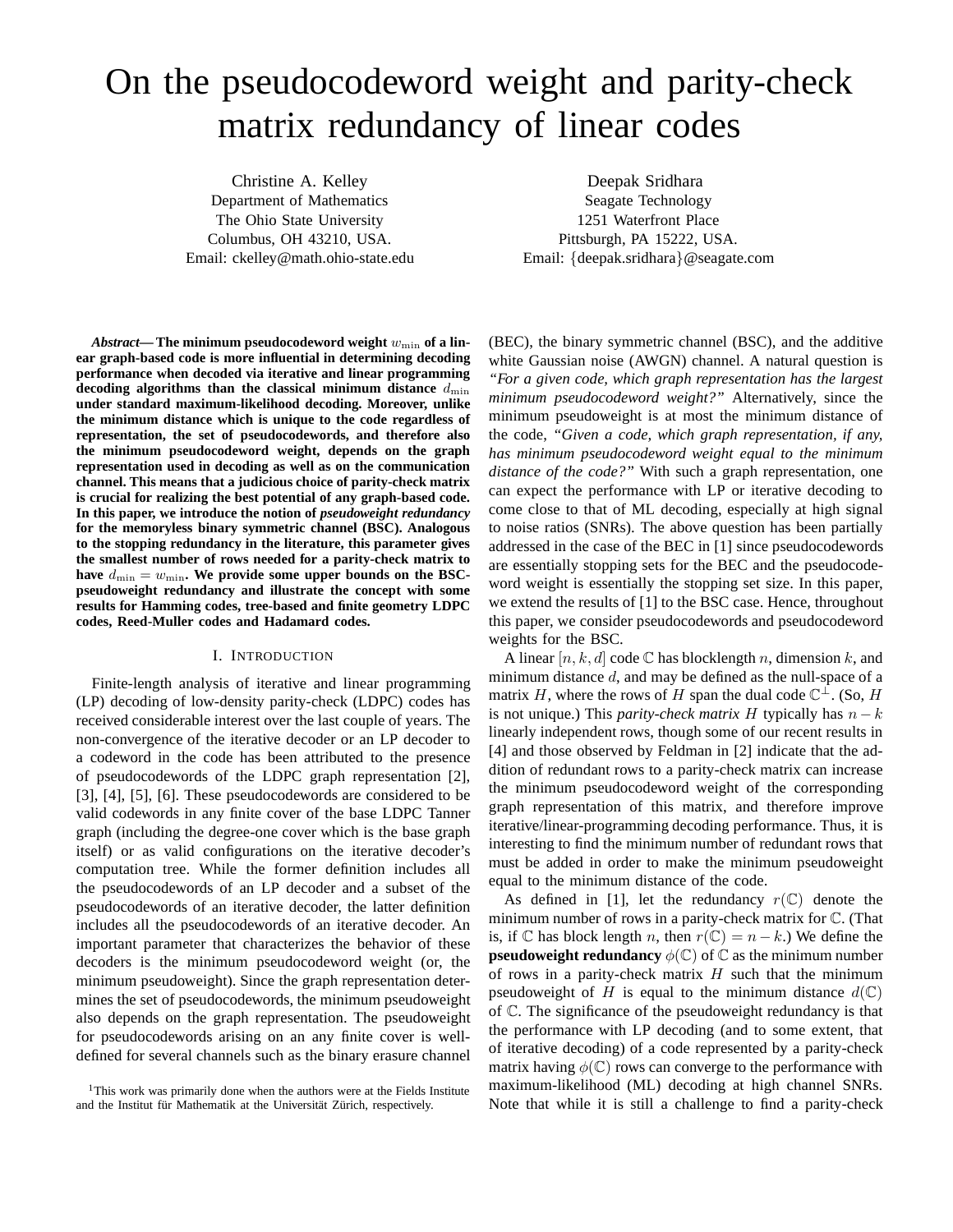matrix H having  $\phi(\mathbb{C})$  rows and  $w_{\min}(H) = d(\mathbb{C})$ , we present some results on  $\phi(\mathbb{C})$  for several different linear codes.

In this paper we introduce the notion of the pseudoweight redundancy for the BSC and provide upper bounds on the pseudoweight redundancy both for general linear block codes and for specific families of linear block codes. Several of these results are analogues of the results for the stopping redundancy in [1], though the proofs for the pseudoweight redundancy are considerably more involved and are not simple extensions of the proofs for the stopping redundancy.

Other related works include some improved bounds on the stopping redundancy [7] and a detailed investigation of the stopping redundancy of Reed-Muller codes [8]. In addition, stopping sets are related to trapping sets, and in [9] the tradeoff between redundancy and trapping set size with respect to error floors is investigated for LDPCs on the AWGN channel.

The paper is organized as follows. We first introduce some preliminary definitions and results in section II. In particular, we show that the parity-check matrix  $H^*$  containing all the non-zero codewords of the dual code  $\mathbb{C}^{\perp}$  has the property that that the minimum pseudoweight of  $H^*$  equals the minimum distance  $d(\mathbb{C})$ . As a simple illustration, the pseudoweight redundancy is derived for the codes that have a cycle-free Tanner graph representation in Section III. In Section IV, we examine the pseudoweight redundancy of codes constructed from existing codes and for each case, compare it with the pseudoweight redundancy of the component codes. We also present some concrete results on the pseudoweight redundancy for Hamming codes. In Section V we derive some upper and lower bounds on the pseudoweight redundancy for treebased LDPC codes and finite-geometry based LDPC codes, as originally introduced in [10] and [11]. Bounds on the pseudoweight redundancy of Reed-Muller codes obtained using the  $\{u, u + v\}$  construction are given in Section VI, and subsequent bounds for Hadamard codes are obtained. Section VII outlines some future directions and concludes the paper.

# II. PRELIMINARIES AND INITIAL RESULTS

An LDPC code is defined by a sparse parity-check matrix H or equivalently, its incidence graph which is a sparse bipartite graph  $G$  (also called, a Tanner graph). The left vertices are called *variable* (or, *codebit*) nodes and the right vertices are called *check* (or, *constraint*) nodes. The set of codewords is the set of all binary assignments to the variable nodes such that at each check node, the modulo two sum of the variable node assignments connected to the check node is zero, i.e., the parity-check constraint involving the neighboring variable nodes is satisfied.

To analyze the performance of LP decoding or graph-based iterative decoding, we will first define pseudocodewords of the LDPC parity-check matrix  $H$  or its Tanner graph  $G$ . Since the set of pseudocodewords arising from finite degree graph covers has an elegant mathematical description and are tractable [4], [5], we confine our analysis in this paper to this set. A pseudocodeword arising from a graph-cover is defined below. For a definition of a finite covering graph and examples of pseudocodewords on these covers, see [4], [5].

**Definition 2.1:** Let  $\hat{v}_{i,1}, \hat{v}_{i,2}, \ldots, \hat{v}_{i,\ell}$  denote the variable *nodes in a degree* ℓ *lift* Gˆ *that correspond to a variable node* v in a base Tanner graph G. Suppose  $\hat{c}$  =  $(\hat{c}_{1,1}, \hat{c}_{1,2}, \ldots, \hat{c}_{1,\ell}, \hat{c}_{2,1}, \ldots, \hat{c}_{2,\ell}, \ldots)$  *is a codeword in the Tanner graph* Gˆ *representing a degree* ℓ *cover of* G*. A* pseudocodeword **p** of G is a vector  $(p_1, p_2, \ldots, p_n)$  *obtained by reducing a codeword*  $\hat{\mathbf{c}}$ *, of the code in the lift graph*  $\hat{G}$ *, in the following way:*

$$
\hat{\mathbf{c}} = (\hat{c}_{1,1}, \dots, \hat{c}_{1,\ell}, \hat{c}_{2,1}, \dots, \hat{c}_{2,\ell}, \dots) \rightarrow
$$
  
\n
$$
(\frac{\hat{c}_{1,1} + \hat{c}_{1,2} + \dots + \hat{c}_{1,\ell}}{\ell}, \frac{\hat{c}_{2,1} + \hat{c}_{2,2} + \dots + \hat{c}_{2,\ell}}{\ell}, \dots) =
$$
  
\nwhere  $p_i = \frac{\hat{c}_{i,1} + \hat{c}_{i,2} + \dots + \hat{c}_{i,\ell}}{\ell}.$ 

From the above definition, it is easy to show that for an LDPC constraint graph  $G$ , a pseudocodeword  $p =$  $(p_1, p_2, \ldots, p_n)$  is a vector that satisfies the following set of inequalities:

$$
0 \le p_i \le 1, \quad \text{for } i = 1, 2, \dots, n. \tag{1}
$$

and, if variable nodes  $i_1, i_2, \ldots, i_d$  participate in a check node of degree  $d$ , then the pseudocodeword components satisfy

$$
p_{i_j} \le \sum_{k=1,2,..d,k \ne j} p_{i_k}, \text{ for } j = 1,2,..,d. \tag{2}
$$

Note that the above set of pseudocodewords can also be described elegantly by means of a polytope, called the fundamental polytope [5], [6]. In the rest of the paper, we will consider pseudocodewords and their behavior on the binary symmetric channel (BSC). The weight of a pseudocodeword **p** on the BSC is defined as follows [12].

**Definition 2.2:** *Let* C *be a binary linear code and* H *a parity-check matrix for*  $\mathbb{C}$ *. Let*  $\mathbf{p} = (p_1, p_2, \ldots, p_n)$  *be a pseudocodeword of* H*. Let* e *be the smallest number such that the sum of the* e *largest components of* p *is at least the sum of the remaining components of* p*. Then, the* weight *of* p *is*

$$
w_{BSC}(\mathbf{p}) = \begin{cases} 2e, & \text{if } \sum_{e} \text{ largest } p_i = \sum_{remaining} p_i \\ 2e - 1, & \text{if } \sum_{e} \text{ largest } p_i > \sum_{remaining} p_i \end{cases}
$$

Since we only consider the weight over the BSC throughout this paper, we will drop the subscript in the above weight definition and simply refer to  $w(\mathbf{p})$  as the weight of a pseudocodeword.

**Definition 2.3:** *Let* C *be a binary linear code and let* H *be a parity check matrix for* C*. The* **pseudo-distance** *of* H *on the BSC channel is defined as the minimum pseudocodeword weight over all pseudocodewords of* H *and is denoted by*  $w_{\min}(H)$ .

Note that when a pseudocodeword  $p$  of  $H$  is a codeword in  $\mathbb C$ , the weight of the pseudocodeword  $w(\mathbf p)$  is equal to its Hamming weight. Thus, for any binary linear code  $\mathbb C$  with arbitrary parity-check matrix H,  $w_{\min}(H) \leq d(\mathbb{C})$ .

**Definition 2.4:** *Let* C *be a binary linear code with minimum Hamming distance* d(C)*. Then the* **pseudoweight redundancy**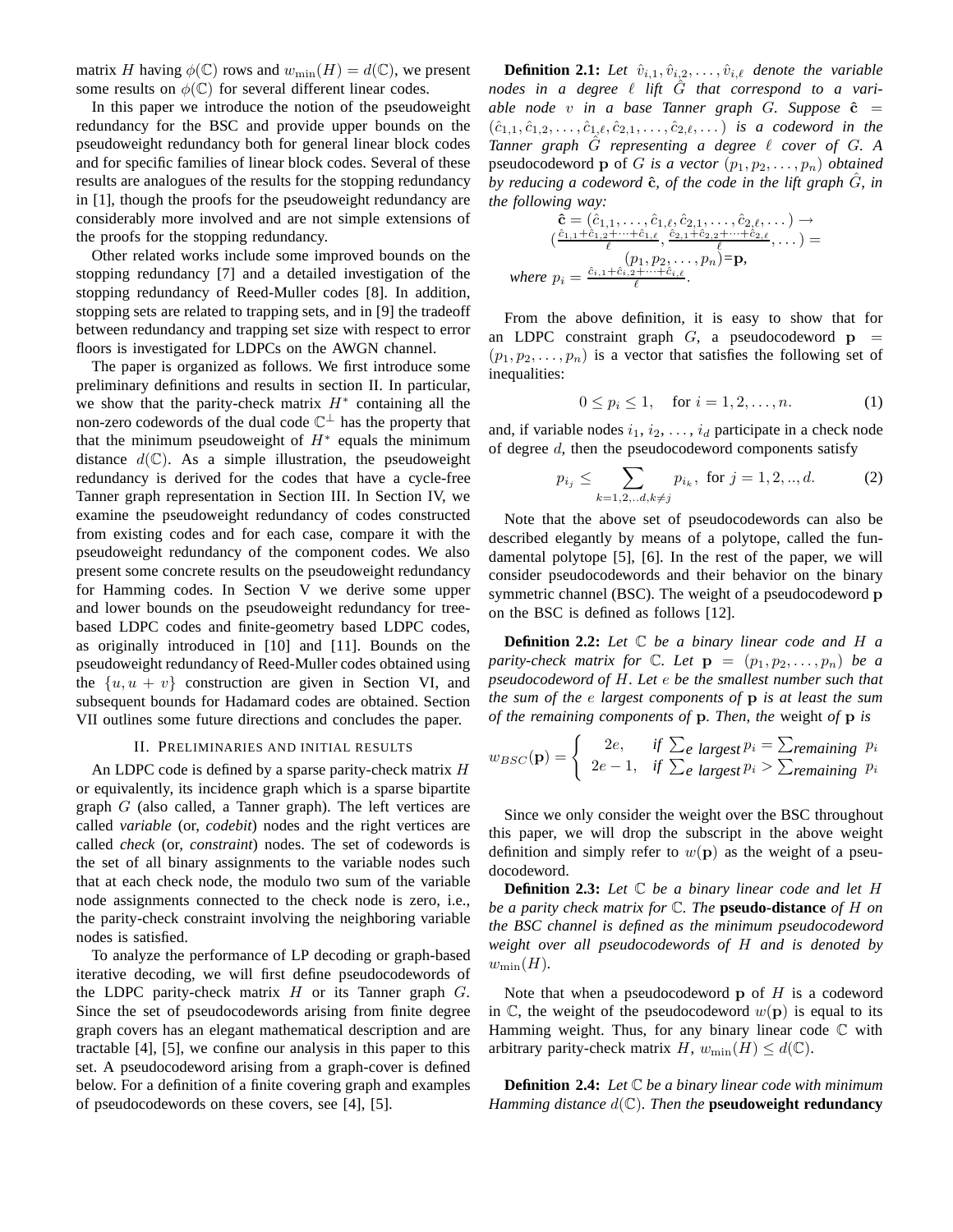

Fig. 1. A Tanner graph with  $m + 1$  variable nodes and  $m + 1$  check nodes.

*of*  $\mathbb C$  *is defined as the smallest integer*  $\phi(\mathbb C)$  *such that there exists a parity-check matrix* H *for*  $\mathbb C$  *with*  $\phi(\mathbb C)$  *rows and*  $w_{\min}(H) = d(\mathbb{C}).$ 

The following theorem shows that the pseudoweight redundancy of a code  $\mathbb C$  is, indeed, well-defined.

**Theorem 2.1:** *Let* C *be a binary linear code, and let* H<sup>∗</sup> *denote the parity-check matrix for* C *consisting of all the codewords of the dual code*  $\mathbb{C}^{\perp}$ *. Then*  $w_{\min}(H^*) = d(\mathbb{C})$ *.* 

In [3], it is observed that  $H^*$  does not always eliminate all non-codeword pseudocodewords. We point out that this does not contradict the above theorem, as non-codeword pseudocodewords may also assume weights  $\geq d(\mathbb{C})$ .

Theorem 2.1 says that any binary linear code has  $\phi(\mathbb{C})$  <  $2^{n-k}$ . However such a parity-check matrix representation makes iterative or linear programming decoding too complex for practical use. The rest of this paper focuses on finding tighter upper bounds on the pseudoweight redundancy for various families and constructions of codes. The code in next example shows that in some cases, just one additional (redundant) check equation is sufficient to achieve a good parity-check matrix representation.

**Example 2.1:** Figure 1 shows the Tanner graph of a code  $\mathbb C$  having  $m+1$  variable nodes and  $m+1$  check nodes. In [4], it was shown that this code has minimum distance m or  $m+1$ , depending on whether  $m$  is even or odd, respectively. However, the minimum BSC pseudocodeword weight is 2 for both cases. By adding just one redundant check node, namely, the row  $(1, 0, 0, \ldots, 0)$  when m is even and the row  $(1, 0, 0, \ldots, 0, 1)$ when  $m$  is odd, the minimum pseudocodeword weight becomes equal to the minimum distance. Hence,  $\phi(\mathbb{C}) = m + 2$ .

In fact, additional redundancy is not always necessary, as in the case for codes with  $d(\mathbb{C}) \leq 3$ .

**Theorem 2.2:** *Let* C *be a binary linear code with minimum distance*  $d(\mathbb{C}) \leq 3$ . Then any parity-check matrix H for  $\mathbb{C}$ *satisfies*  $w_{\min}(H) = d(\mathbb{C})$ .

#### III. TREE-CODES AND REPETITION CODES

As an example, consider the pseudoweight redundancy for the family of linear codes that have a cycle-free representation (i.e., tree-codes) or a single cycle representation. Any linear code which has a cycle-free Tanner graph representation has no non-codeword pseudocodewords [4] and thus,  $w_{\min} = d_{\min}$ for this representation. Furthermore, it is easy to show that the

cycle-free representation corresponds to a parity-check matrix with  $r(\mathbb{C})$  rows and thus,  $\phi(\mathbb{C}) = r(\mathbb{C})$  for these codes.

An  $[n, n-1, 2]$  single parity check (SPC) code  $\mathbb{C}_{\text{spec}}$  and an  $[n, 1, n]$  repetition code  $\mathbb{C}_{rpc}$  are examples of linear codes with a cycle-free Tanner graph representation. For the  $[n, n-1, 2]$ SPC code, the parity-check matrix  $[11 \dots 1]$  is a matrix with a cycle-free representation and has  $\phi(\mathbb{C}_{spc}) = 1$ . For the  $[n, 1, n]$ repetition code, the  $(n - 1) \times n$  matrix H where row i has a 1 in positions one and  $i + 1$  for  $i = 1, 2, \ldots, n - 1$  is a paritycheck matrix for  $\mathbb{C}_{rpc}$  that has a cycle-free Tanner graph. Any pseudocodeword for H has form  $\mathbf{p} = \alpha \cdot \mathbf{1}$ , and the weight of any pseudocodeword p when all the components in its support are the same can be shown to be [4]

$$
w(\mathbf{p}) = |supp(\mathbf{p})| = n.
$$

(Note that the e value in Definition 2.2 is  $n/2$  for such a pseudocodeword.) Hence,  $\phi(\mathbb{C}_{rpc}) = n - 1$ . Note that the repetition code also has a Tanner graph representation with a single cycle. This single cycle Tanner graph also has no non-codeword pseudocodewords. However, the corresponding parity-check matrix has one additional row in this representation than that for the cycle-free representation.

# IV. CONSTRUCTIONS OF CODES FROM OTHER CODES

In this section, we consider codes constructed from smaller component codes and relate the pseudoweight redundancy of the constructed codes with that of the component codes.

**Theorem 4.1:** Let  $\mathbb{C}_1$ ,  $\mathbb{C}_2$  be  $(n_1, k_1, d_1)$ ,  $(n_2, k_2, d_2)$  bi*nary linear codes, respectively. Then*  $\mathbb{C}_3 = \{(u, v) : u \in$  $\mathbb{C}_1, v \in \mathbb{C}_2$  *is an*  $(n_1 + n_2, k_1 + k_2, \min\{d_1, d_2\})$  *code with* 

$$
\phi(\mathbb{C}_3) \le \phi(\mathbb{C}_1) + \phi(\mathbb{C}_2)
$$
\n(3)

*Proof:* Suppose  $H_1$  and  $H_2$  are parity-check matrices for  $\mathbb{C}_1$  and  $\mathbb{C}_2$ , having  $\phi(\mathbb{C}_1)$  and  $\phi(\mathbb{C}_2)$  rows, respectively, such that  $w_{\min}(H_1) = d(\mathbb{C}_1)$  and  $w_{\min}(H_2) = d(\mathbb{C}_2)$ . Then

$$
H = \left[ \begin{array}{cc} H_1 & \mathbf{0} \\ \mathbf{0} & H_2 \end{array} \right].
$$

is a parity check matrix for  $\mathbb C$  with  $\phi(\mathbb C_1) + \phi(\mathbb C_2)$  rows. Let  $P = (p_1, p_2, \dots, p_{n_1}, q_1, q_2, \dots, q_{n_2})$  be a pseudocodeword in H. Then,  $\mathbf{p} = (p_1, \dots, p_{n_1})$  is a pseudocodeword in  $H_1$  and  $\mathbf{q} = (q_1, \dots, q_{n_2})$  is a pseudocodeword in  $H_2$ . Let  $e_1$  be the smallest integer such that the sum of the  $e_1$  largest components in p is at least the sum of the remaining components in p. Define  $e_2$  for q analogously. Suppose e is the smallest number such that the sum of the  $e$  largest components of  $P$  is at least the sum of the remaining components in P. Then clearly,  $\min\{e_1, e_2\} \le e \le e_1 + e_2$ . Hence, the weight of P is at least  $2e-1 \ge \min\{d(\mathbb{C}_1), d(\mathbb{C}_2)\} = d(\mathbb{C})$ . Thus,  $w_{\min}(H) = d(\mathbb{C})$ and hence  $\phi(\mathbb{C}) \leq \phi(\mathbb{C}_1) + \phi(\mathbb{C}_2)$ .  $\blacksquare$ 

**Theorem 4.2:** Let  $\mathbb{C}_1$  be an  $(n, k, d)$  binary linear code. *Then the code*  $\mathbb{C}_2 = \{(u, u) : u \in \mathbb{C}_1\}$  *is an*  $(2n, k, 2d)$  *code with*

$$
\phi(\mathbb{C}_2) \le \phi(\mathbb{C}_1) + n \tag{4}
$$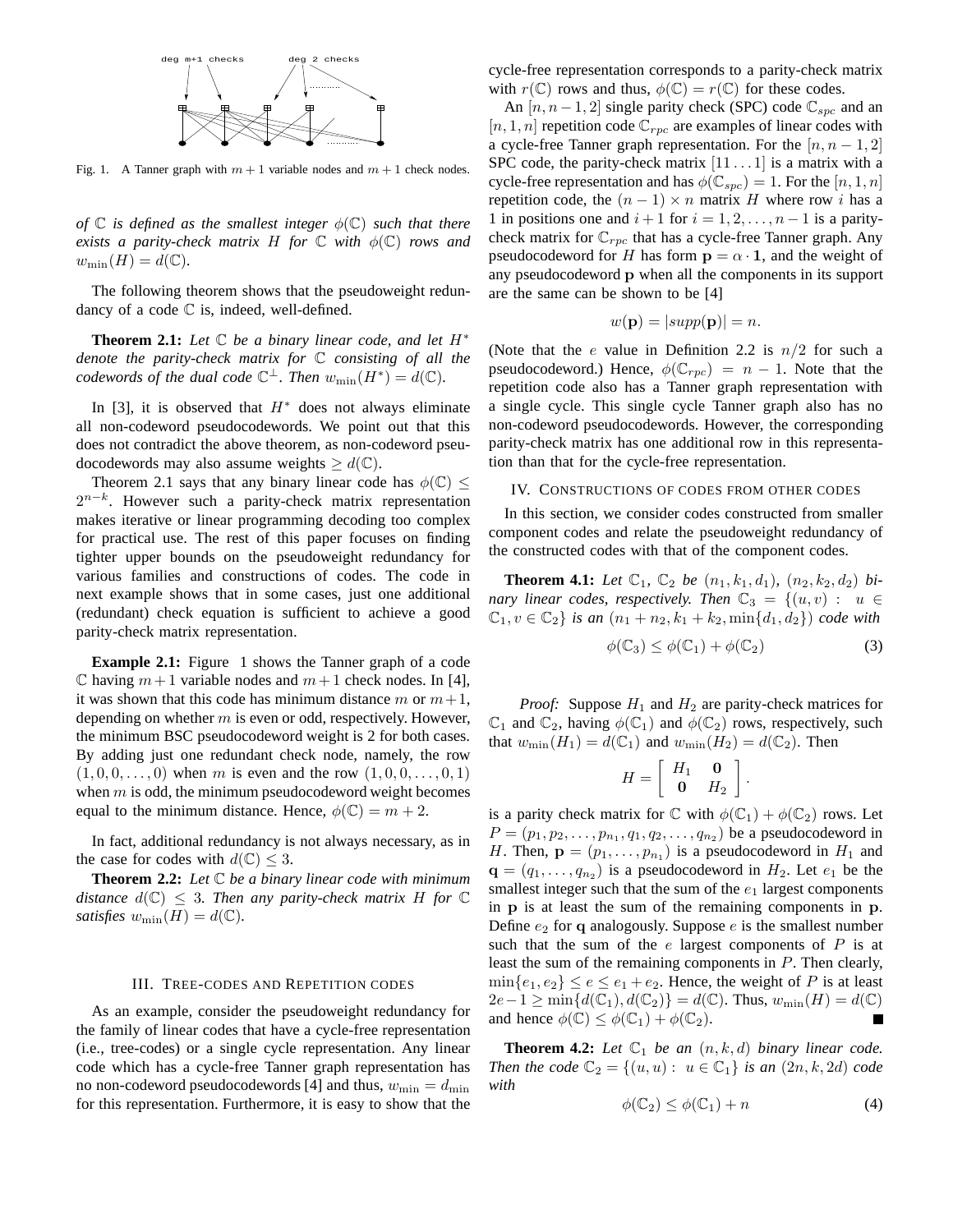*Proof:* Suppose  $H_1$  is a parity-check matrix for  $\mathbb{C}_1$  having  $\phi(\mathbb{C}_1)$  rows and the property that  $w_{\min}(H_1) = d(\mathbb{C}_1) = d$ . Then

$$
H_2=\left[\begin{array}{cc} H_1 & \mathbf{0} \\ \mathbf{I}_n & \mathbf{I}_n \end{array}\right].
$$

is a parity check matrix for  $\mathbb{C}_2$  with  $\phi(\mathbb{C}_1) + n$ rows. Any pseudocodeword of  $H_2$  has the form  $P =$  $(p_1, p_2, \ldots, p_n, p_1, p_2, \ldots, p_n)$  since the last n rows of  $H_2$ impose the constraint that the 1st component of  $P$  equals the  $(n + 1)<sup>th</sup>$  component, the second component equals the  $(n + 1)<sup>th</sup>$  $(2)^{th}$  component and so on. Furthermore,  $\mathbf{p} = (p_1, p_2, \dots, p_n)$ is a pseudocodeword of  $H_1$ . Let  $e$  be the smallest integer such that the sum of the  $e$  largest components of  $p$  is at least the sum of the remaining components of p. Then, the weight of **p** is  $2e - 1 \ge d$ . Suppose now,  $e_2$  is the smallest number such that the sum of  $e_2$  components of  $P$  is at least the sum of the remaining components of P, then clearly  $e_2 = 2e$ . and furthermore, the weight of P is  $2e_2 \geq 2d = d(\mathbb{C}_2)$ . Thus,  $\phi(\mathbb{C}_2) \leq \phi(\mathbb{C}_1) + n.$ 

**Theorem 4.3:** Let  $\mathbb C$  be an  $(n, k, 3)$  binary linear code. *Then the extended code*  $\mathbb{C}'$  *is an*  $(n+1, k, 4)$  *code with* 

$$
\phi(\mathbb{C}') \le 2\phi(\mathbb{C})\tag{5}
$$

*Proof:* Let H be a parity-check matrix for  $\mathbb C$  with  $\phi(\mathbb C)$ rows and  $w_{\min}(H) = d(\mathbb{C})$ . Let H be the binary complement of H. Then

$$
H' = \left[ \begin{array}{cc} H & \mathbf{0} \\ \bar{H} & \mathbf{1} \end{array} \right]
$$

is a parity-check matrix for  $\mathbb{C}'$ , where 0 and 1 are the allzeros and all-ones column vectors, respectively. Let  $p' =$  $(p_1, p_2, \ldots, p_n, p_{n+1})$  be a pseudocodeword of H'. Then clearly,  $\mathbf{p} = (p_1, p_2, \dots, p_n)$  is a pseudocodeword of H.

Suppose  $e$  is the smallest number such that the sum of the  $e$  largest components of  $\bf{p}$  is at least the sum of the remaining components, then we know that  $e \geq 3$  since  $w_{\min}(H) = 3$  $d(\mathbb{C})$ . Therefore, any  $p_i < \sum_{j \neq i,j=1}^n p_j$ , for  $i = 1, 2, \ldots, n$ . Furthermore any two columns in  $\tilde{H}$  will always contain either a 01 among its rows or a 10 or both since any two columns in H cannot be identical as  $d(\mathbb{C}) = 3$ . Therefore, any two columns of  $H$  will either contain a 01, a 10, or both among its rows.

Suppose  $e'$  is the smallest number such that the sum of the  $e'$  largest components of  $p'$  is at least the sum of the remaining components in p'. Then we need to show that  $e' \geq 2$  if the sum of the  $e'$  largest components equals the sum of the remaining components and that  $e' > 2$  if the sum of e ′ largest components exceeds the sum of the remaining components. Suppose  $p_1$  and  $p_{n+1}$  are the largest components in p ′ . Then, applying the inequality of equation (2) at a row  $c$  among the first  $n$  rows of  $H'$  that contains a 1 in the first column yields  $p_1 \leq \sum_{j \in N_c} p_j$ , where  $N_c$  represents all the neighbors of check node  $c$  excluding variable node 1.

Applying the inequality of equation (2) in row  $n + c$  yields  $p_{n+1} \leq \sum_{j \in N_{c+n}} p_j$ , where  $N_{c+n}$  is the set of neighbors of check node  $n+c$  excluding variable node  $n+1$ . Notice that the two sets  $N_c$  and  $N_{c+n}$  are non-intersecting since the row  $n+c$ is the binary complement of row c. Combining the above two inequalities, we get  $p_1 + p_{n+1} \le \sum_{j \neq 1, n+1} p_j$ . Thus, either  $e' \ge 2$  if  $p_1 + p_{n+1} = \sum_{j \ne 1, n+1} p_j$  or  $e' > 2$ . Suppose  $p_1$  and  $p_2$  were the dominant components of  $\bf{p}$ . Then, there is a row among the first  $n$  rows that contains a 10 or a 01 among its first two columns. Let us suppose row  $c$  contains a 10 among its first two columns. Then applying equation  $(2)$  at row  $c$ , we get  $p_1 \le \sum_{j \in N_c} p_j$  where  $N_c$  is the set of neighbors of check node c excluding variable node 1. Further,  $2 \notin N_c$ ,  $n+1 \notin N_c$ . Applying the pseudocodeword inequality at row  $n + c$ , we get  $p_2 \leq \sum_{j \in N_{c+n}} p_j$  where,  $N_{n+c}$  is the set of neighbors of check node  $n + c$  excluding variable node 2. Again,  $N_{c+n}$  and  $N_c$ are non-intersecting. And by the previous argument,  $e' \geq 2$ if  $p_1 + p_2 = \sum_{j=3}^{n+1} p_j$  and  $e' > 2$  if  $p_1 + p_2 > \sum_{j=3}^{n+1} p_j$ . Thus, the weight of  $p'$  is at least 4, thereby proving that  $w_{\min}(H') = d(\mathbb{C}') = 4$ . This shows that  $\phi(\mathbb{C}') \leq 2\phi(\mathbb{C})$ .

#### *A. Hamming codes and extended Hamming codes*

For the class of binary Hamming codes, we can derive some concrete results on the pseudoweight redundancy based on the results obtained so far.

**Corollary 4.4:** Any  $[2^m - 1, 2^m - 1 - m, 3]$  binary Hamming code  $\mathbb C$  has  $\phi(\mathbb C) = m$ .

The proof follows from Theorem 2.2 and the fact that  $r(\mathbb{C}) = m$ .

**Corollary 4.5:** Any  $[2^m, 2^m - m - 1, 4]$  binary extended Hamming code  $\mathbb C$  has  $\phi(\mathbb C) \leq 2m$ .

The proof follows by combining the previous result with Theorem 4.3.

#### V. STRUCTURED CONSTRUCTIONS OF LDPC CODES

We examine the pseudoweight redundancy for the tree-based LDPC codes that we introduced in [10]. The tree-based LDPC code constructions are notable for their relatively small gaps between minimum distance and minimum pseudocodeword weight of the corresponding tree-based parity-check representation. The two-dimensional finite-geometry (FG) based LDPC codes occur as a special case of the tree-based construction.

**Theorem 5.1:** Let  $\mathbb C$  be a binary Type II,  $\ell = 3$  tree-based *LDPC code with the tree-based parity-check representation* H *having*  $n = p^{2s} + p^s + 1$  *rows and columns and row and column weight equal to*  $p^{s} + 1$ *. Then, if*  $p = 2$ *,*  $\phi(\mathbb{C}) \leq n$ *. If*  $p > 2$ *, then*  $\mathbb C$  *is a repetition code and*  $\phi(\mathbb C) = n - 1$ *.* 

*Proof:* We prove in [10] that  $w_{\text{min}}(H) = d(\mathbb{C})$  for  $p = 2$ and therefore,  $\phi(C) \leq n$  by construction. The second statement follows from the result in Section III.

The Type II,  $\ell = 3$  tree-based LDPC codes are described by parity-check matrices that are  $p^{s} + 1$  regular having  $n =$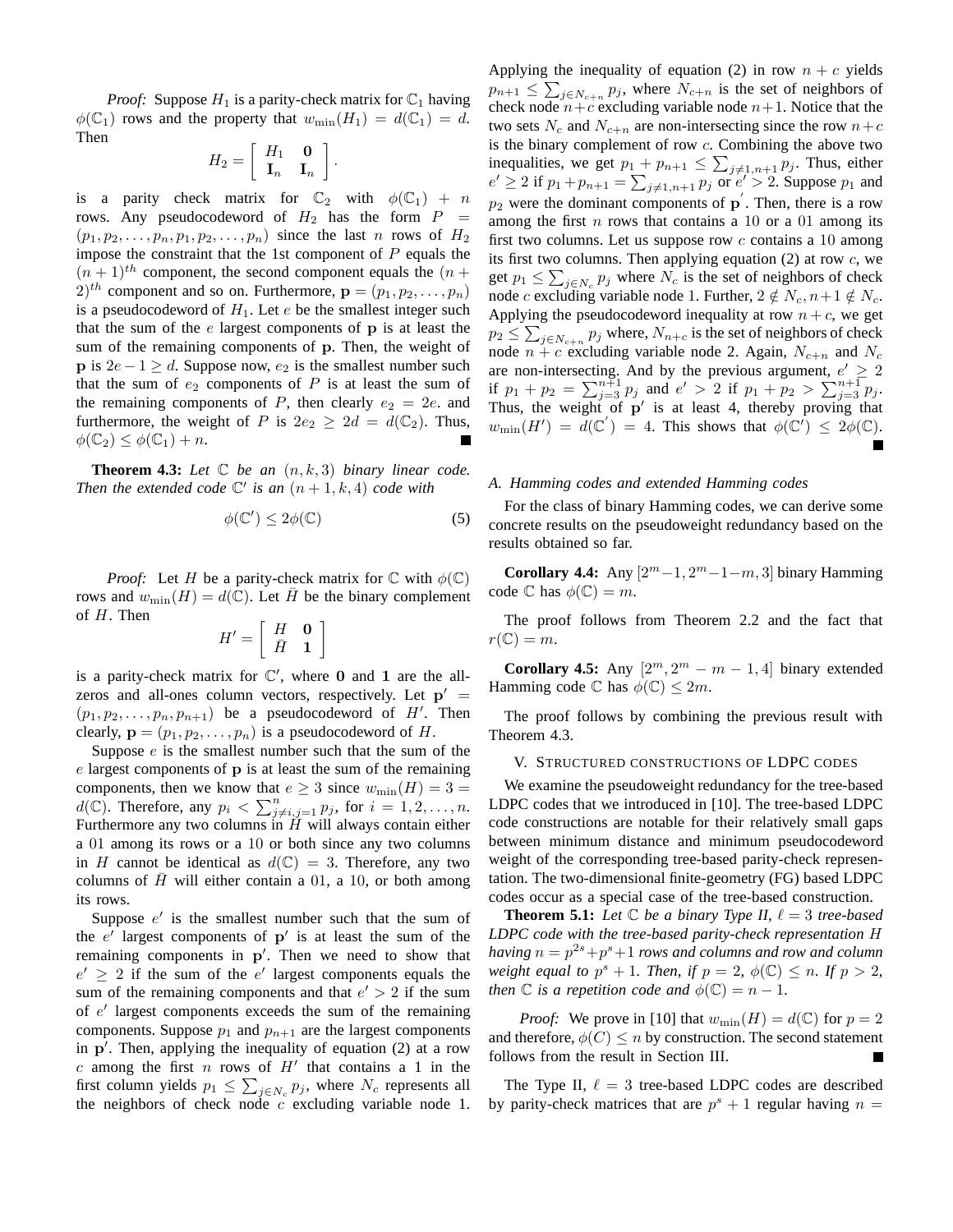$p^{2s} + p^s + 1$  rows and columns each and are equivalent to the 2-dimensional projective geometry (PG) over  $GF(p^s)$  - binary LDPC codes. We prove this equivalence in [10] and show that for the tree-based parity-check matrix in the Type II  $\ell = 3$ construction,  $w_{\min}(H) = d(\mathbb{C}) = p^s + 2$  when  $p = 2$  and the codes are repetition codes with  $d(\mathbb{C}) = n$  when  $p > 2$ . Thus, the two-dimensional PG LDPC codes have  $\phi(\mathbb{C}) \leq n$ for  $p = 2$  and  $\phi(\mathbb{C}) = n - 1$  for  $p > 2$  (from results in Section III). We can also show that for the 2-dimensional Euclidean geometry (EG) LDPC codes (formed by excluding the origin point in the corresponding geometry), the block length is  $n =$  $p^{2s} - 1$  and a corresponding tree-based graph representation in [10] has *n* variable nodes and *n* check nodes and  $w_{\text{min}}(H) =$  $d(\mathbb{C}) = p^s + 1$  when  $p = 2$ . Thus  $\phi(\mathbb{C}) \le n = 2^{2s} - 1$ for the two-dimensional EG LDPC codes constructed from the geometry over  $GF(2<sup>s</sup>)$ . We are investigating the pseudoweight redundancy for the finite geometry LDPC codes obtained from higher dimensional Euclidean and projective geometries as well as the Type-I LDPC codes from the tree-based construction.

The Type II,  $\ell = 4$  tree-based LDPC codes are equivalent to those obtained from finite generalized quadrangles.

**Conjecture 5.2:** *Let*  $\mathbb C$  *be Type II,*  $\ell = 4$  *tree-based LDPC code with the tree-based parity-check representation* H *having*  $n = p^{3s} + p^{2s} + p^s + 1$  rows and columns and row and column *weights equal to*  $p^{s} + 1$ *. Then, if*  $p = 2$ *,*  $\phi(\mathbb{C}) \leq n$ *.* 

We believe that the tree-based parity-check representation in [10] achieves  $w_{\min}(H) = d(\mathbb{C}) = 2 + 2p^{s} + p^{2s}$  for  $p = 2$  and hence  $\phi(\mathbb{C}) \leq n$  for these codes. Furthermore, we conjecture that the LDPC codes from generalized polygons [4], [15] with parity check matrices that are  $2^{s}+1$  regular, have  $w_{\min} = d_{\min}$ and  $\phi(\mathbb{C}) \leq n$ , the block length of the codes.

## VI. REED-MULLER CODES

We assume the reader is familiar with the  $\{u, u + v\}$ construction of Reed-Muller codes (see e.g., [13]). Let  $R(r, m)$ denote the binary Reed-Muller code of order r.  $R(r, m)$  has length  $2^m$ , dimension  $k = \sum_{i=0}^r \binom{m}{i}$ , and distance  $2^{m-r}$ . We show that for the recursive parity-check matrix representation of these codes introduced in [1], the minimum pseudocodeword weight equals the minimum distance.

Let  $H(r, m)$  denote the parity-check matrix for  $R(m - r - )$  $1, m$ ) =  $R(r, m)$ <sup> $\perp$ </sup>. (Thus, the distance of the code  $R(m - r - )$  $(1, m)$  is  $2^{r+1}$ .) Then the recursive construction in [1] shows that for all positive integers m and for all  $r = 0, 1, \ldots, m-1$ ,

$$
H(r, m) = \begin{pmatrix} H(r, m-1) & H(r, m-1) \\ 0 & H(r-1, m-1) \\ H(r-1, m-1) & 0 \end{pmatrix}
$$

Furthermore,  $H(m, m) = I_{2^m}$  and  $H(0, m) = (111...1)$ . Note that  $R(m-1,m)$  is the single parity check code of distance 2 and block length  $2^m$ . By the result in Section III, the pseudo-distance  $w_{\min}(H(0,m)) = d(R(m-1,m)) = 2$ and its pseudoweight redundancy is 1.

**Lemma 6.1:** *The pseudo-distance of*  $H(m-1,m)$  *is*  $2^m$ *. (That is,*  $w_{\min}(H(m-1,m)) = 2^m$ .)

*Proof:* We will use induction on m. It is easy to check that  $H(0, m)$  has a pseudo-distance equal to 2. Observe that

$$
H(m-1,m) = \begin{bmatrix} I_{2^{m-1}} & I_{2^{m-1}} \\ 0 & H(m-2,m-1) \end{bmatrix}.
$$

By the induction hypothesis, the pseudo-distance  $w_{\text{min}}$  of  $H(m-2, m-1)$  is  $2^{m-1}$ . Just as in the proof of theorem 4.2, any pseudocodeword of  $H(m-1,m)$  has the form  ${\bf p}=(p_1, p_2, \ldots, p_{2^{m-1}}, p_1, p_2, \ldots, p_{2^{m-1}})$ . Furthermore,  ${\bf p}'=$  $(p_1, p_2, \ldots, p_{2m-1})$  is a pseudocodeword of  $H(m-2, m-1)$ . From the above argument, suppose  $e'$  is the smallest number such that the sum of  $e'$  largest components of  $p'$  is at least the sum of the remaining components of  $p'$ , then  $e' \ge$  $w_{\min}(H(m-2, m-1))/2 = 2^{m-2}$ . Suppose *e* is the smallest number such that the sum of the  $e$  largest components of  $p$  is at least that of the remaining components, then  $e = 2e'$ . Thus, the weight of **p** is  $2e \ge 2^m$ . This proves that the pseudo-distance of  $H(m-1,m)$  is  $w_{\min}(H(m-1,m)) = 2^m$ . Ш

**Theorem 6.1:** The pseudo-distance of  $H(r, m)$  is  $2^{r+1}$  for *all positive integers* m *and for all*  $r = 0, 1, \ldots, m - 1$ .

We will only give a sketch of the proof due to lack of space.

**Proof sketch:** Let  $\mathbf{p} = (p_1, p_2, \dots, p_{2^{m+1}})$  be a pseudocodeword of  $H(r, m + 1)$ . Using the recursive construction above,  $H(r, m + 1)$  can be written as

$$
H(r,m+1) = \begin{pmatrix} H(r,m) & H(r,m) \\ \mathbf{0} & H(r-1,m) \\ H(r-1,m) & \mathbf{0} \end{pmatrix}.
$$

Repeating the recursion for  $m - r + 1$  times, we obtain

$$
H(r,m+1) = \left( \begin{array}{cccc} H(r,r) & H(r,r) & \dots & H(r,r) \\ \vdots & \vdots & \dots & \vdots \end{array} \right).
$$

Since  $H(r, r) = I_{2^r}$ , we consider the first  $2^r$  rows in the above. The first row involves columns  $1, 2^r + 1, 2^{2r} + 1, \ldots, 2^{m+1}$  –  $2^r + 1$ . The second row involves columns  $2, 2^r + 2, 2^{2r} +$  $2, \ldots, 2^{m+1} - 2^r + 2$ , and so on. Suppose e is the smallest number such that the sum of  $e$  largest values of  $p$  is at least the sum of the remaining components.

Let us consider two cases: Case 1: Assume that the first  $2^r$ largest components in p occur one each from the sets  $\{p_1, p_{2^r+1}, p_{2^{2r}+1}, \ldots, p_{2^{m+1}-2^r+1}\},$  $\{p_2, p_{2^r+2}, p_{2^{2^r}+2}, \ldots, p_{2^{m+1}-2^r+2}\},\qquad \ldots,$  $\{p_{2^r}, p_{2^r+2^r}, \ldots, p_{2^{m+1}}\}$  and without loss of generality, assume the first  $2^r$  components of p are  $p_1, p_2 \ldots, p_{2^r}$ . Then, applying the pseudocodeword inequality in equation (2) at the first  $2^r$  rows of  $H(r, m + 1)$ , we obtain

$$
p_1 \le p_{2r+1} + p_{2^{2r}+1} + \dots + p_{2^{m+1}-2r+1}
$$
  
\n
$$
p_2 \le p_{2r+2} + p_{2^{2r}+2} + \dots + p_{2^{m+1}-2r+2}
$$
  
\n
$$
\vdots
$$
  
\n
$$
p_{2r} \le p_{2^{2r}} + p_{2^{3r}} + \dots + p_{2^{m+1}}
$$